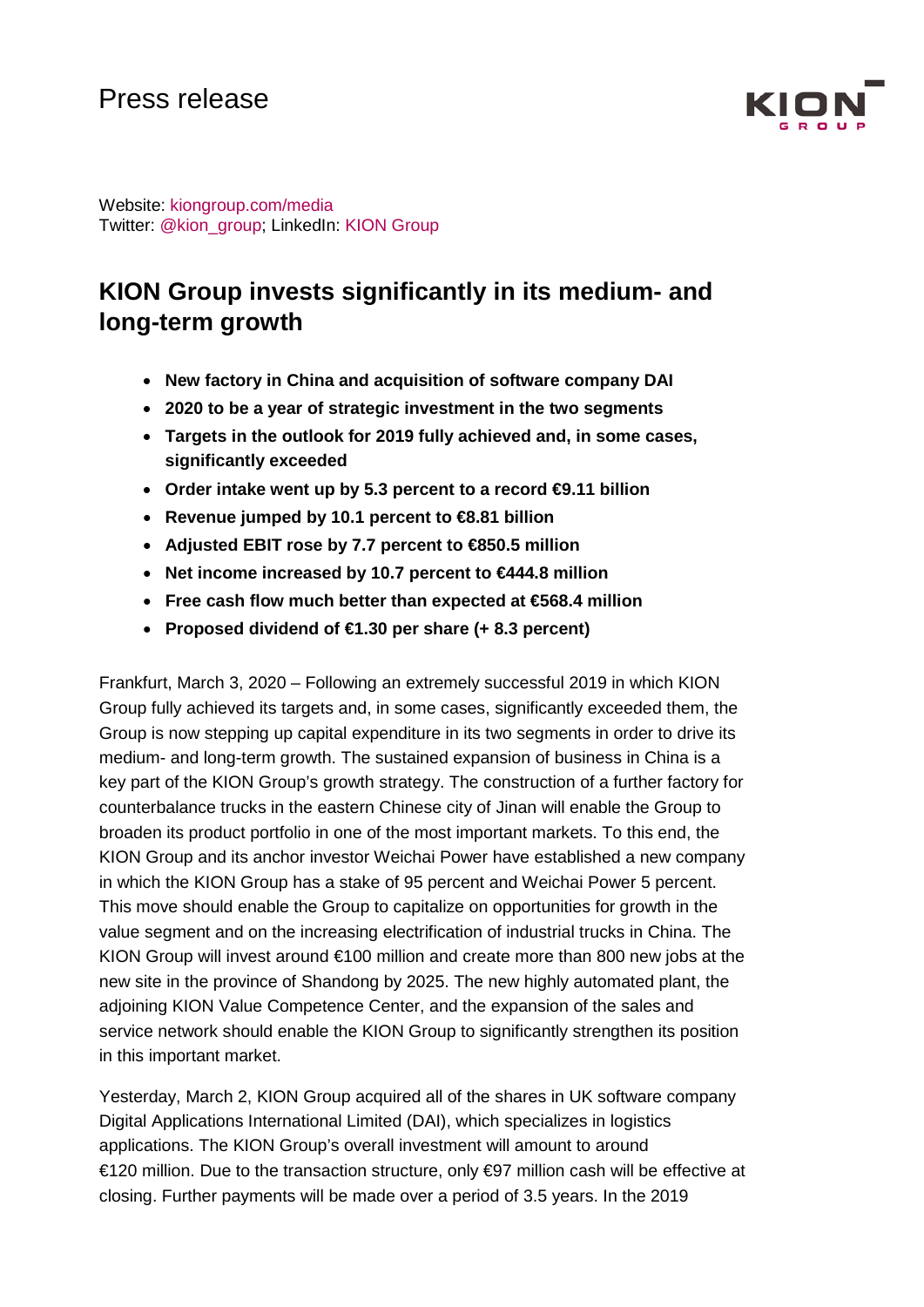

financial year, DAI's preliminary revenue was equivalent to approximately  $\epsilon$ 40 million. DAI becomes part of the Supply Chain Solutions segment and will significantly expand Dematic's software portfolio, which supports the transportation, storage, and distribution of goods right along the supply chain. By acquiring DAI, the KION Group will gain around 240 employees with extensive software expertise and specialist knowledge of logistics automation and supply chain engineering.

"These key strategic investments will strengthen our competitiveness for the long term and are the next logical step in the implementation of our KION 2027 strategy," said Gordon Riske, Chief Executive Officer of KION GROUP AG. "In the long term, we predict that worldwide demand for industrial trucks will rise by round about 4 percent per year and that growth in demand for supply chain solutions will be in the high single digits. We will seize these opportunities by offering many new products, a broad portfolio, and an extensive range of services, software, and digital solutions."

### **Outlook for the current year**

The outlook for the fiscal year 2020 does not take into account possible effects from global pandemics like Covid-19 or comparable events, as a valid estimate of the resulting effects is not possible due to insufficient data.

The global material handling market is likely to see further strong growth in 2020 if economic conditions stabilize slightly as expected. The ongoing expansion of the supply chain solutions market and a stabilization of the global market for industrial trucks are primed to be the engines of growth. Overall, the global material handling market is once again expected to grow at a much faster rate than global GDP. The KION Group believes that this is primarily because the fundamental growth drivers will remain intact, particularly the fragmentation of value chains and consumers' increasing preference for e-commerce. Growth at regional level, particularly in the cyclical market for industrial trucks, will again depend heavily on the economic conditions in the main sales markets.

Following the slight market correction in 2019, the KION Group is expecting new business with industrial trucks in terms of unit sales to hold steady in 2020 and, overall, to be below the long-term market growth rate of around 4 percent. Geopolitical tensions and global uncertainties remain a possibility in 2020. The KION Group is in an excellent position from which to take advantage of the continued progress that is expected in the electrification of warehouses. The high number of trucks in operation worldwide provides a sustainable customer base for the service business.

In 2020, demand for supply chain solutions in the form of warehouse automation is likely to again be underpinned by the strong inclination to invest seen in the main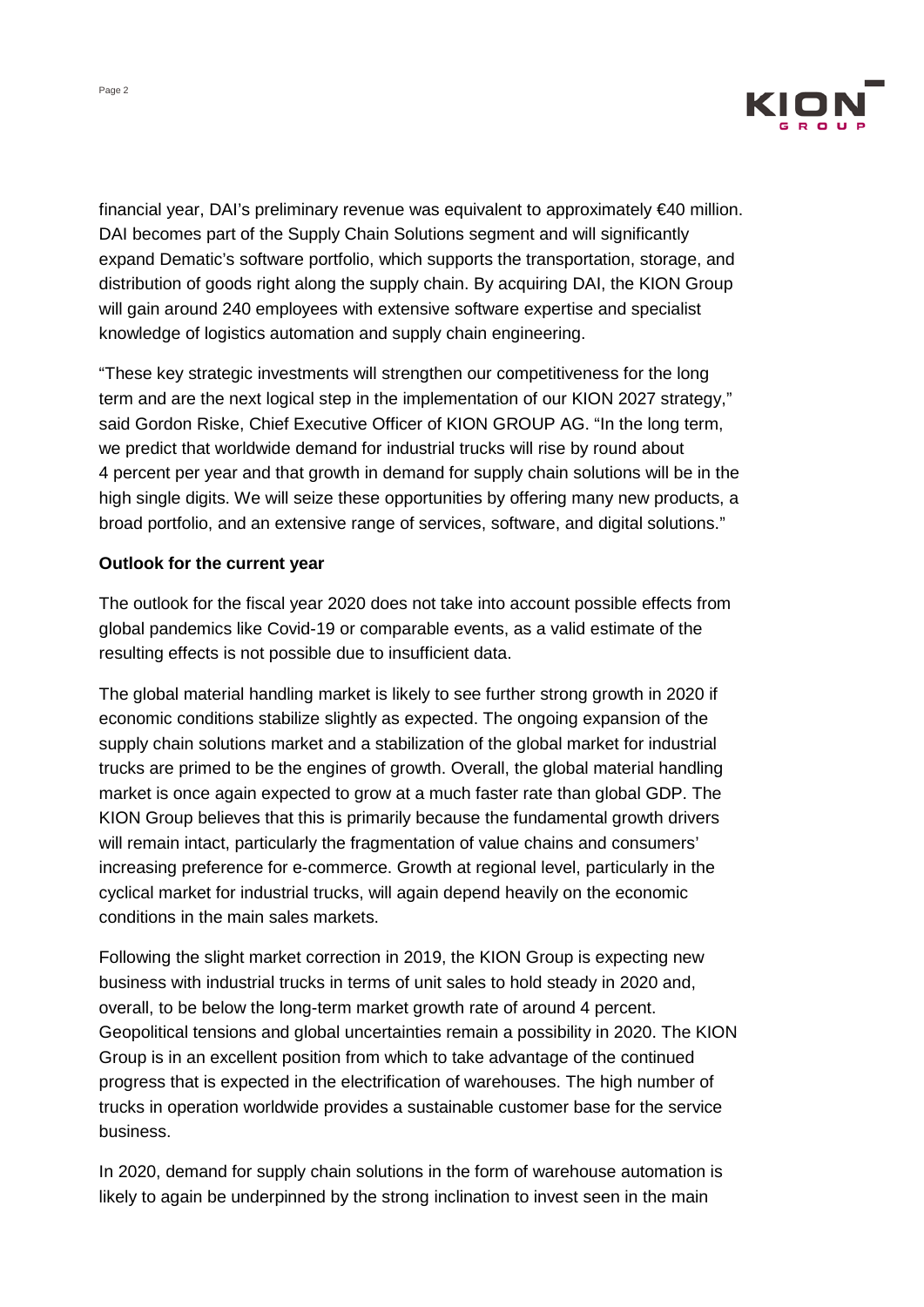

customer industries in connection with omnichannel and e-commerce strategies. In the medium-term, market growth is expected to be in the high single digits.

In 2020, the KION Group aims to build on its successful performance in 2019 and, based on the forecasts for market growth, record a moderate increase in revenue. The KION Group's adjusted EBIT for 2020 will be adversely affected by the higher volume of strategic capital expenditure aimed at further expanding the business.

The order intake of the KION Group is expected to be between €9,050.0 million and €9,750.0 million. The target figure for consolidated revenue is in the range of €8,650.0 million to €9,250.0 million. The target range for adjusted EBIT is €770.0 million to €850.0 million. Free cash flow is expected to be in a range between €270.0 million and €370.0 million. The target figure for ROCE is in the range of 8.5 percent to 9.5 percent.

Order intake in the Industrial Trucks & Services segment is expected to be between €6,250.0 million and €6,550.0 million. The target figure for revenue is in the range of €6,150.0 million to €6,450.0 million. The target range for adjusted EBIT is  $6610.0$  million to  $6650.0$  million

Order intake in the Supply Chain Solutions segment is expected to be between €2,800.0 million and €3,200.0 million. The target figure for revenue is in the range of €2,500.0 million to €2,800.0 million. The target range for adjusted EBIT is €240.0 million to €280.0 million.

#### **Business performance in 2019**

The KION Group enjoyed another successful year in 2019. It achieved all of the targets in its outlook, significantly exceeding them in some cases. The global manufacturer of industrial trucks, robotics, and automation technologies for material handling benefited from factors such as the sustained growth of e-commerce, which is resulting in extensive capital expenditure on warehousing and logistics facilities worldwide. Wide-ranging automation is becoming an increasingly important feature of supply chain solutions. The KION Group is excellently positioned in this area, because it is one of the world's leading providers of automation systems and automated guided vehicle systems and, moreover, offers a full range of software and digital solutions.

Despite a very difficult market environment, the value of the KION Group's order intake amounted to a record €9.11 billion in 2019, which was a year-on-year increase of 5.3 percent. This was attributable to a very good level of orders at the end of the year in both of the Group's operating segments, Industrial Trucks & Services (IT&S) and Supply Chain Solutions (SCS). The order book grew by a substantial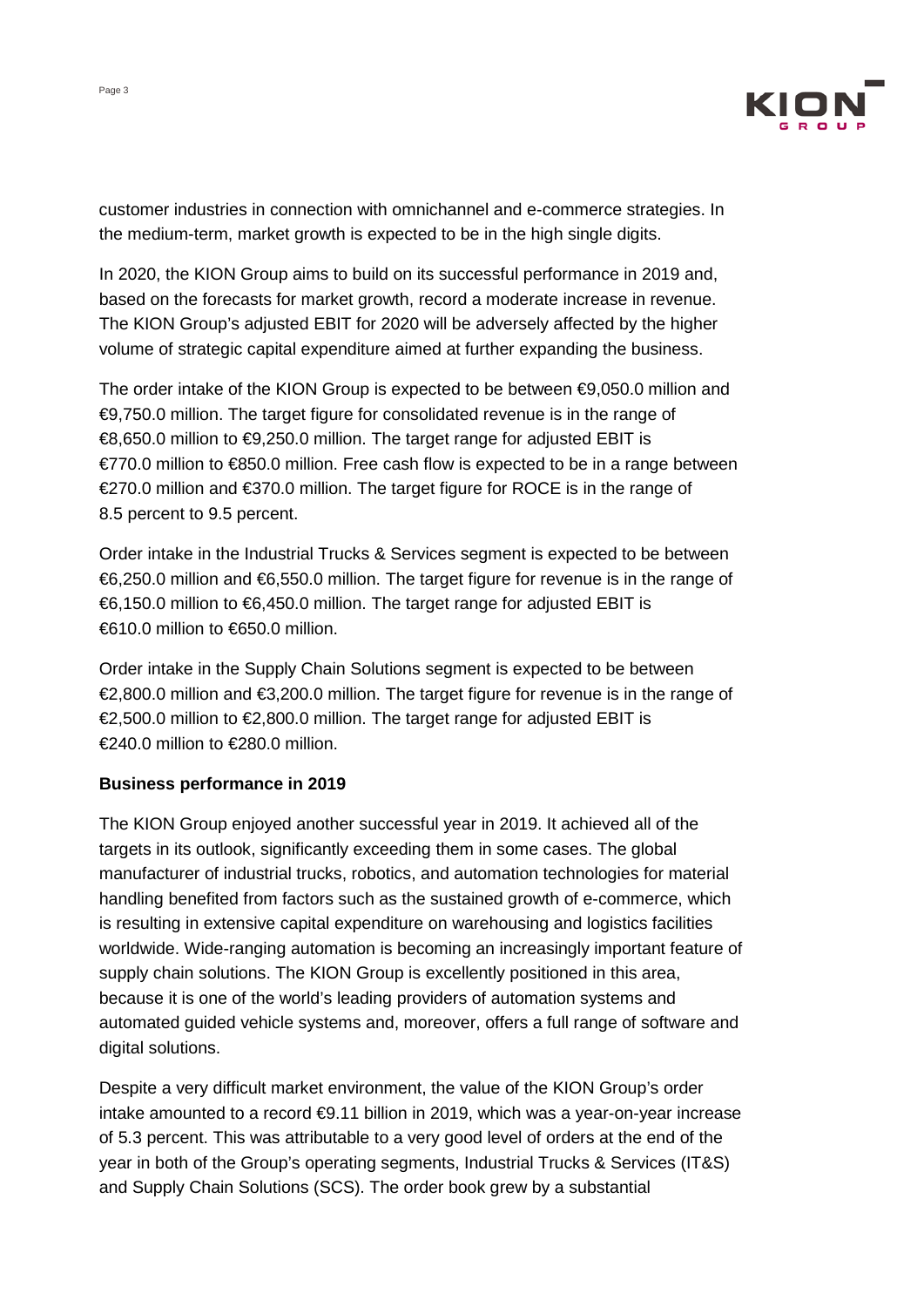

10.0 percent to reach €3.63 billion as at December 31, 2019, compared with €3.30 billion a year earlier.

The Group's revenue jumped by 10.1 percent to €8.81 billion in 2019, with both segments contributing to this increase. Adjusted EBIT rose by 7.7 percent to €850.5 million. The adjusted EBIT margin stood at 9.7 percent, which was slightly lower than the margin of 9.9 percent for 2018. This was because of disproportionately strong growth in new truck business and business solutions, which have narrower margins than the service business.

Net income amounted to  $\epsilon$ 444.8 million, up by 10.7 percent on the figure of €401.6 million in 2018. The year-on-year improvement in net income was one of the main factors in the increase in free cash flow, which went up by 9.3 percent to €568.4 million (2018: €519.9 million). The return on capital employed (ROCE) was 9.7 percent, compared with 9.3 percent a year earlier.

"We are one of the leading companies in our sector worldwide and, in 2019, we seized our opportunities and continued to press ahead with the KION 2027 strategy despite the challenging market conditions," said Gordon Riske, CEO of the KION GROUP AG. "Building on our success in 2019, we will be focusing on capital expenditure for the future in the new financial year. We are setting a course for our medium- and long-term growth."

The Executive Board and Supervisory Board of the KION Group will propose a dividend of €1.30 per share to the Annual General Meeting on May 12, 2020. The proposed figure is 10 cents higher than the previous dividend. This equates to a yearon-year rise of 8 percent and a dividend payout rate of around 34 percent of net income.

#### **Business performance of the segments in detail**

In the **Industrial Trucks & Services** segment (forklift trucks, warehouse trucks, and related services), the brand companies together took orders for 213.7 thousand new trucks in 2019. The significant market slowdown meant that the segment was unable to match the very high figure reported for 2018 of 216.7 thousand new trucks (down by 1.4 percent). The total value of order intake increased by 1.9 percent to €6.33 billion. This growth was primarily due to the expanding service business. Total segment revenue went up by 8.2 percent to €6.41 billion. Adjusted EBIT improved by 6.1 percent year on year to reach €695.1 million (2018: €655.4 million). The adjusted EBIT margin declined slightly, from 11.1 percent to 10.8 percent. The decrease in the adjusted EBIT margin was due to higher development costs for work on innovation and to the very robust new truck business, which generated much stronger growth than the higher-margin service business in the reporting year.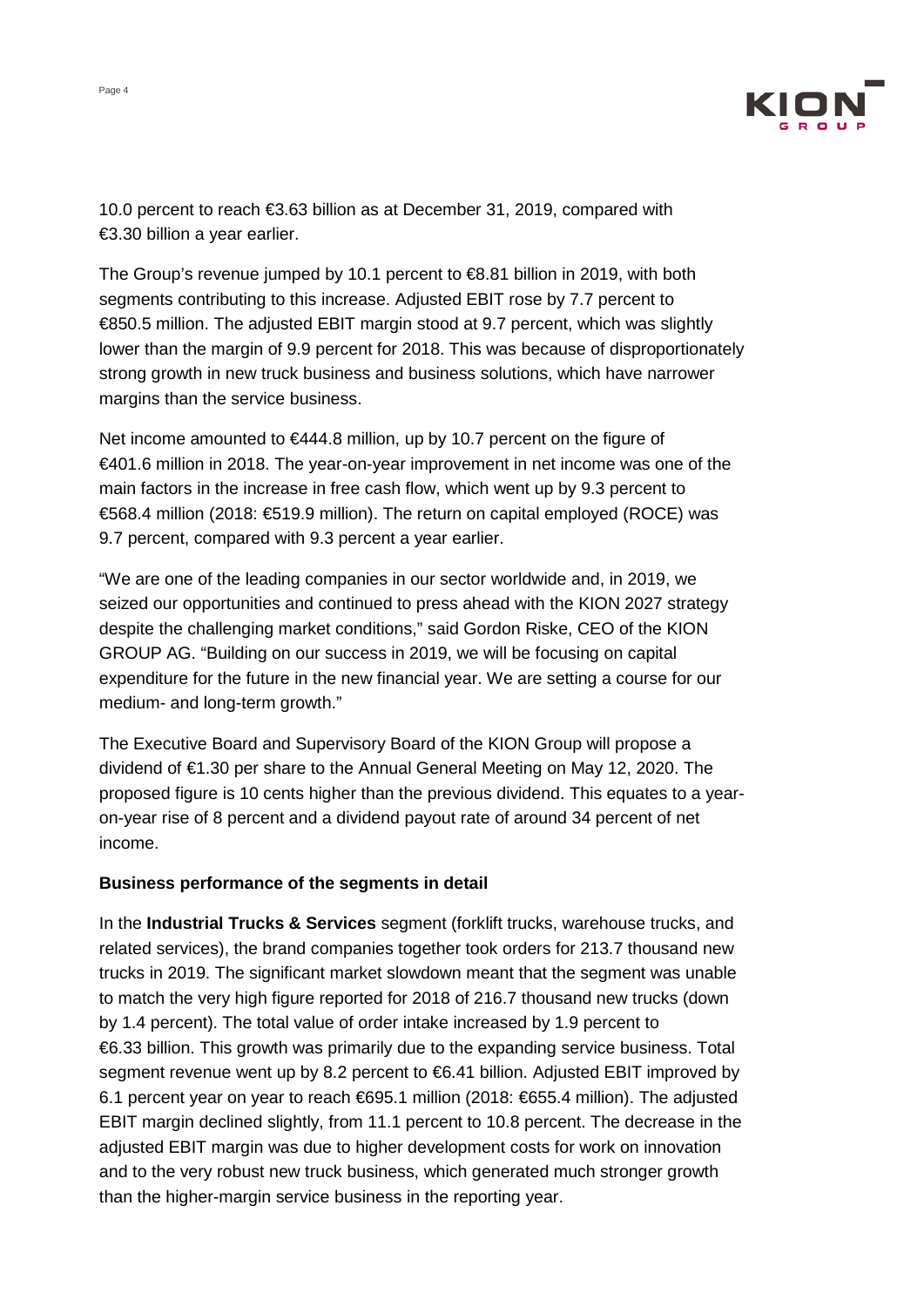

At €2.77 billion in 2019, order intake in the **Supply Chain Solutions** segment (automated warehouse systems) was 14.3 percent up on the figure reported for the prior year (2018: €2.43 billion). Total segment revenue rose by 15.7 percent to €2.38 billion (2018: €2.06 billion), thanks in large part to the strong order book at the end of 2018. The segment's adjusted EBIT increased by a substantial 26.6 percent to reach €228.1 million (2018: €180.2 million). The adjusted EBIT margin improved from 8.8 percent in 2018 to 9.6 percent in 2019, mainly due to increased revenue volume and more efficient project execution.

## **KION Group key performance indicators for 2019 and for the fourth quarter, which ended December 31, 2019**

| $\epsilon$ million                                               | 2019           | 2018           | <b>Difference</b> | Q4 2019        | Q4 2018        | <b>Difference</b> |
|------------------------------------------------------------------|----------------|----------------|-------------------|----------------|----------------|-------------------|
| Order intake                                                     | 9,112          | 8,657          | 5.3%              | 2,577          | 2,287          | 12.7%             |
| <b>Revenue</b>                                                   | 8,807          | 7,996          | 10.1%             | 2,282          | 2,225          | 2.6%              |
| Order book[1]                                                    | 3,632          | 3,301          | 10.0%             |                |                |                   |
| <b>Adjusted EBITDA[2]</b><br><b>Adjusted EBITDA[2]</b><br>margin | 1,658<br>18.8% | 1,555<br>19.4% | 6.6%              | 433.4<br>19.0% | 457.2<br>20.5% | $-5.2%$           |
| <b>Adjusted EBIT[2]</b><br><b>Adjusted EBIT[2] margin</b>        | 850.5<br>9.7%  | 789.9<br>9.9%  | 7.7%              | 225.8<br>9.9%  | 252.3<br>11.3% | $-10.5%$          |
| <b>Net income</b>                                                | 444.8          | 401.6          | 10.7%             |                |                |                   |
| Free cash flow[3]                                                | 568.4          | 519.9          | 9.3%              |                |                |                   |
| Employees[4]                                                     | 34,604         | 33,128         | 4.5%              |                |                |                   |

<sup>[1]</sup> Figure as at the reporting date of December 31.

[4] Number of full-time equivalents (FTEs) as at December 31.

<sup>[2]</sup> EBIT and EBITDA adjusted for purchase price allocation items and non-recurring items.

<sup>[3]</sup> Free cash flow is defined as cash flow from operating activities plus cash flow from investing activities.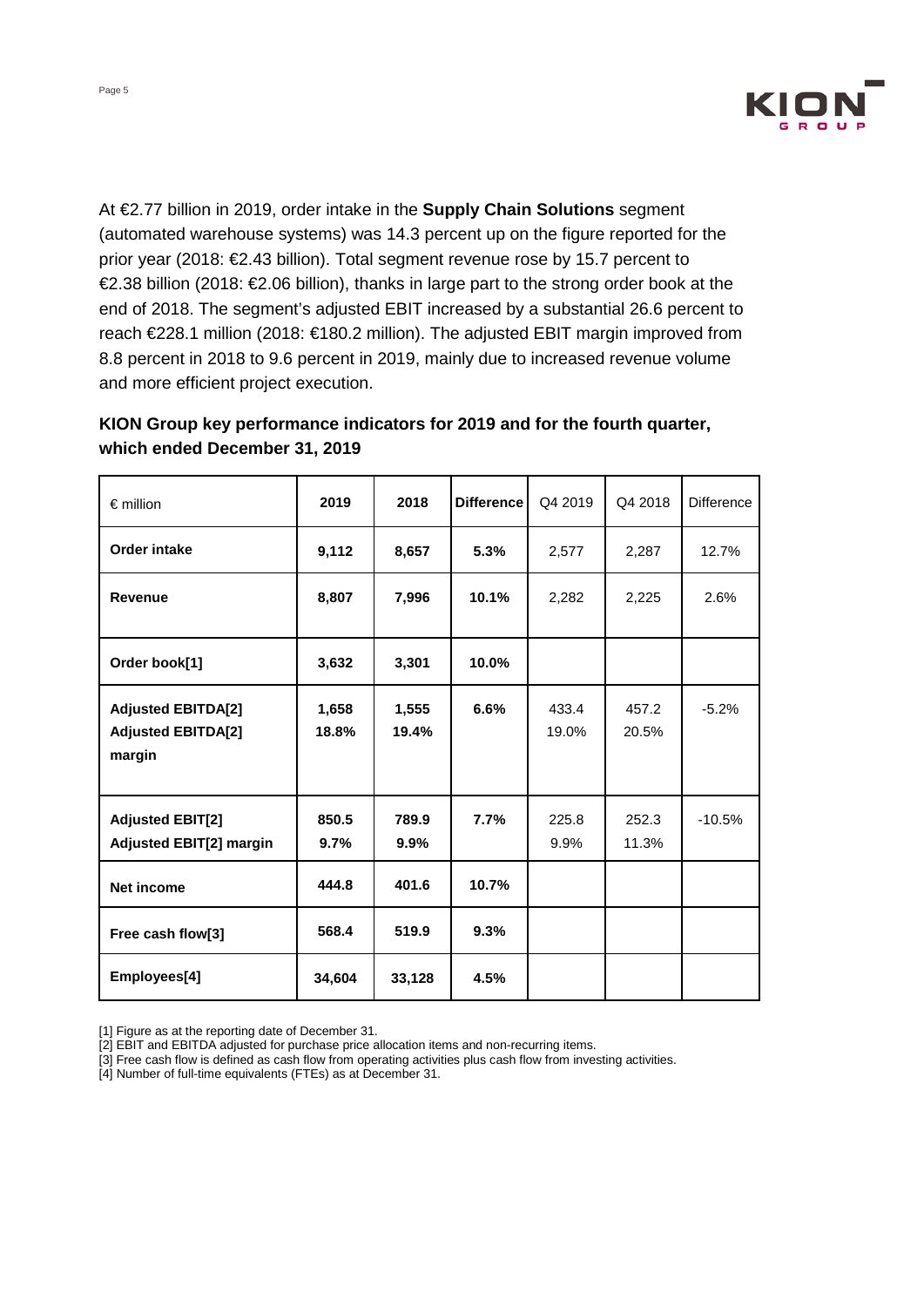

## The Company

The KION Group is one of the world's leading intralogistics providers for supply chain solutions. Its portfolio encompasses industrial trucks, such as forklift trucks and warehouse trucks, as well as integrated automation technology and software solutions for the optimization of supply chains, including all related services. Across more than 100 countries worldwide, the KION Group's solutions improve the flow of material and information within factories, warehouses, and distribution centers. The Group, which is included in the MDAX, is the largest manufacturer of industrial trucks in Europe and the second largest worldwide. It is also a leading provider of automation technology.

The KION Group's world-renowned brands are clear industry leaders. Dematic, the newest addition to the KION Group, is a global leader in automated material handling, providing a comprehensive range of intelligent supply chain and automation solutions. The Linde and STILL brands serve the premium industrial truck segment. Baoli focuses on industrial trucks in the value segment. Among KION's regional industrial truck brand companies, Fenwick is the largest supplier of material handling products in France and OM Voltas is a leading provider of industrial trucks in the Indian market.

With an installed base of more than 1.5 million industrial trucks and over 6,000 installed systems, the KION Group's customers include companies in all industries and of all sizes on six continents. The Group has more than 34,000 employees and generated revenue of €8.8 billion in 2019.

#### **Disclaimer**

This document and the information contained herein are for information purposes only and do not constitute a prospectus or an offer to sell or a solicitation of an offer to buy any securities in the United States or in any other jurisdiction.

This release contains forward-looking statements that are subject to various risks and uncertainties. Future results could differ materially from those described in these forward-looking statements due to certain factors, e.g. changes in business, economic and competitive conditions, regulatory reforms, results of technical studies, foreign exchange rate fluctuations, uncertainties in litigation or investigative proceedings, and the availability of financing. We do not undertake any responsibility to update the forward-looking statements in this release.